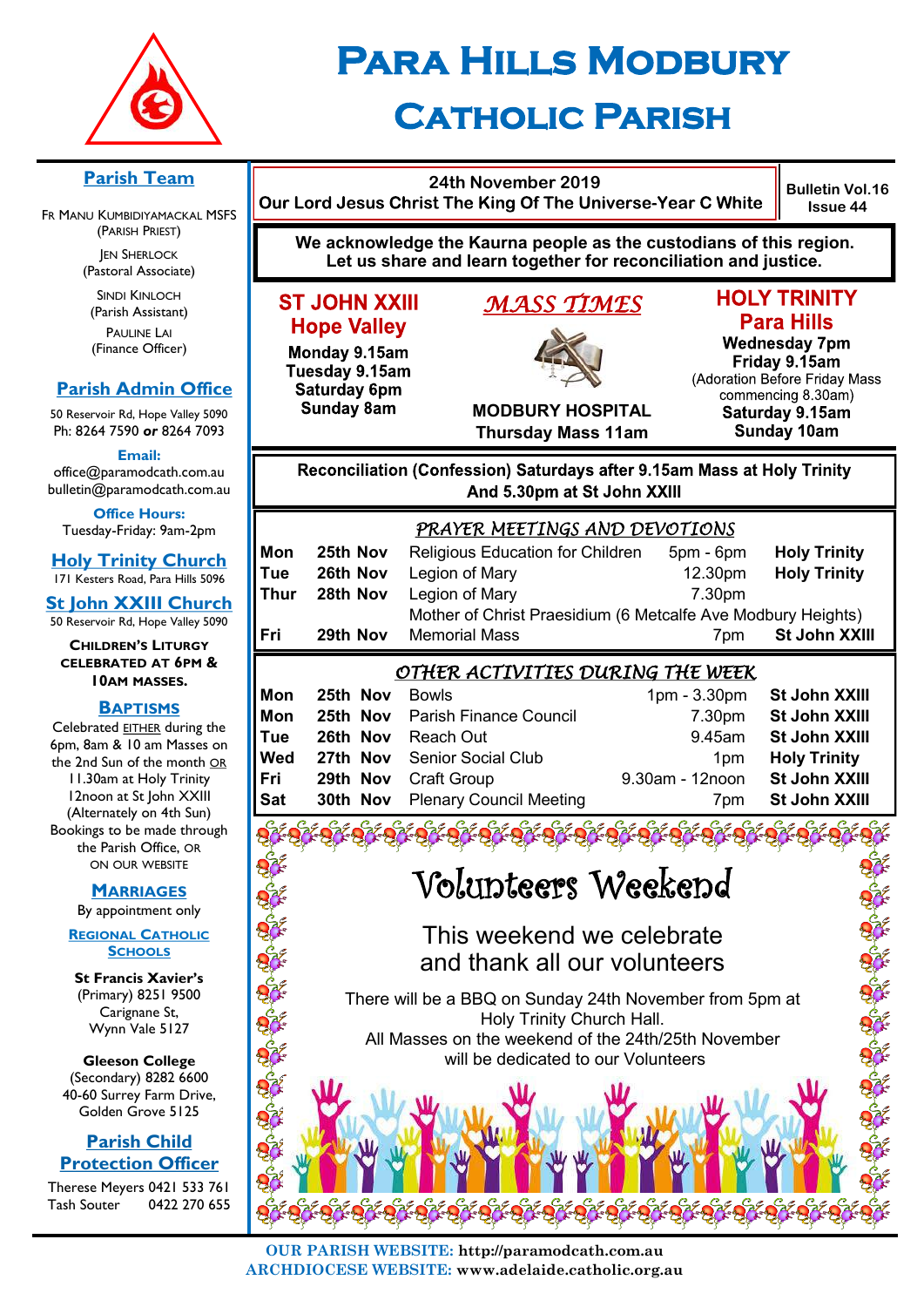## **We Thank God for You…**



Something that struck me while browsing through the internet yesterday was this: "Most people just share quotes about kindness and generosity on Facebook. Thanks for walking the talk." In the day and age where greed is making everyone focus on getting

and receiving, few angels like you are still committed to giving and helping. As we are celebrating the volunteers' weekend once again, looking back on 2019, I am left amazed beyond words at what God has done through the ministries of our parish community. If there's one thing I don't want to get lost in all of this, it is that very little could happen without the collective efforts of all our volunteers. In this modern world some people are trying to do everything they can to be recognized as different, but few are doing everything they can to make a difference. Volunteers like you are doing a great deal in our parish community to make a real difference.

First of all, I want to acknowledge all of you who are volunteering in the parish community in different ways, and thank you all for the same.

For some people, volunteering is about giving. But for the likes of you, it is a way of living. Today I want to give that special attention on all the works done in the parish by all our volunteers and thank each of you for what you are for this parish. I would like to mention the works done by our volunteers in the office, for pastoral ministry as readers, ushers, special ministers of the Eucharist, in music ministry, in children's liturgy, in the RE program and RCIA program, ministry to the sick and the sacristans. I would like remember with gratitude all the hard work done by those who help out in cleaning, gardening, and maintenance. This is an occasion also to thank all of you in the Parish Pastoral Council and Parish Finance Council and many who were involved in the different events that we organised in the parish. I would like to mention the great works done by all of you during the year especially when we had the Parish Pastoral Visitation, Annual Parish Craft Market and other celebrations. I would like to take this opportunity to express my thanks and appreciation to all of you for a OO job well done. Yes, you were so wonderful with all the positive energy spreading around you, giving that aaaaaaaaa example of servant leadership and giving in the church. Thank you very much for all the efforts that you put in to make our parish very lively and active. Your willingness to use your gifts and abilities has strengthened the mission and ministry of this parish. For all your time, effort, hard work, and prayers, please accept the thanks and appreciation of this parish, its leaders, staff, and me. Thanks for being so caring, thanks for being so loving. Thanks for being so helpful, thanks for being so O thoughtful. Thanks for being so selfless, thanks for volunteering... your actions are priceless. You have truly **Good Society And Society of Society of Society** been a blessing to this congregation! We want you to know how appreciated you are, not just today, but the whole year through. Volunteers like you prove that the only right way to live, is to constantly sacrifice and give. Cont….

Readings for next Sunday, 1st Dec 2019 1st Reading Is 2:1-5 2nd Reading Rom 13:11-14 Gospel Mat 24:37-44

#### **Saints/Feast Days Of the Week**

25th Nov St Catherine of Alexandria 30th St Andrew, Apostle

**Our Community's Prayer Petitions** 

#### *PLEASE NOTE: THE NAMES ON THE SICK LIST WILL REMAIN FOR TWO MONTHS ONLY UNLESS OTHERWISE NOTIFIED.*

**BULLETIN PRAYER LIST:** Please note that names can only be added to this list by immediate family, or the ill person themselves (for reasons of privacy).

#### **Please Remember in your Prayers Those who are sick, especially:**

Margaret Pitt, Patricia Kopf, Darcy Ridley, Paul Holmes, Dudley Dolman, Father Peter Milburn, Maria Hand, Emma Gammon, Asher Caudle, David North, Elijah Neri, Wayne Collins, Antoinette Pascale, Marg Dolman, Charlotte Fussell, Selena (Rose) Quinn, Phyllis Anthony, Reta Lockyer, John MacGrath, Ken Robinson, Graham Armstrong, Mary Redmond, Graham Speed, Marlen Piineda, David Truman, Bruce McAndie, Rosa Maria Santos, Sean Molloy, Betty Roper, Imperia De Ionno, Julie Reimann, Imelda Schulz, Maddison Calleja, Janice Forrester, Jim Marlow, Gerry Canavan, Jayden Lee, Audrey Athayde, Marie Boulton, Sr. Marleen Dewar OLSH, Kay Kennedy, Rita Robinson, Eileen Ryan, Gary Lockyer, Yvonne Summers.

#### **Recently Deceased**

Patricia Mary Carey, Sharyn Francese

Thank you for being our hand; you just simply made our loads lighter and smoother. I want you to know that I appreciate your kind-heart just to help us. Your commitment and hard work are the reason we are able to do well in all that we undertake as a parish community. Thanks for volunteering. Thank you for all you do to make our Community such a great place to be a part of. Your excellence guides our success. Thanks, and God bless!

Tanultumbedramataked

**BBBBBBBBBBBBBBBBBBBBBBB** 2222222222222 **Memorial Mass** On Friday the 29th November 2019 at St John XXIII we will be holding our Annual Memorial Mass at 7pm,followed by a shared supper All Parishioners Welcome

**PARISH FINANCE COUNCIL**

**The next meeting for the Parish Finance Council is on the 25th November in the St John XXIII Meeting Room at 7.30pm.**

**RESPONSORIAL PSALM: Let us go rejoicing to the house of the Lord.**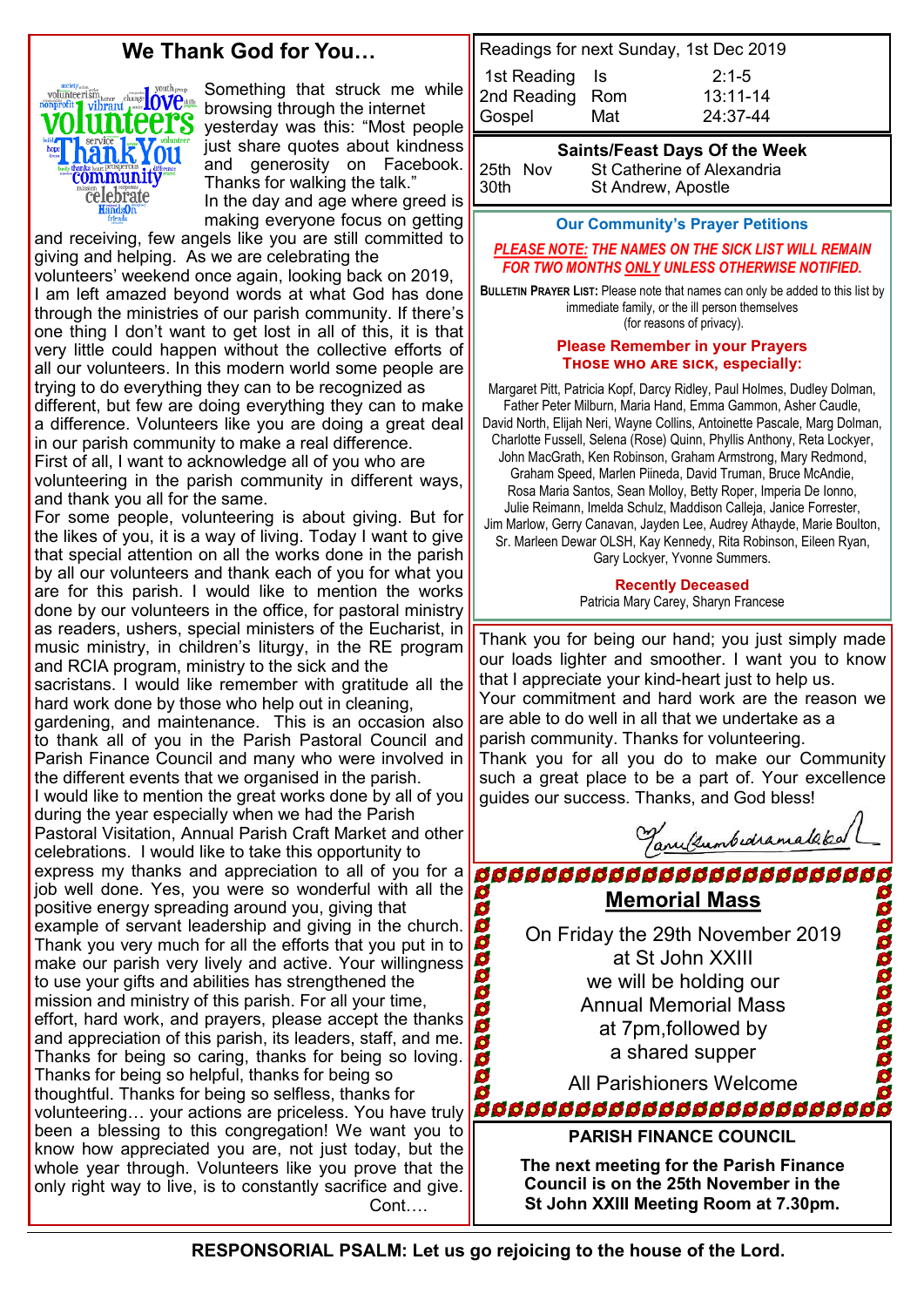**ST VINCENT DE PAUL HQ: 1300 729 202 from 9.00am — 1.00pm or www.vinnies.org.au** 





#### **St Vincent de Paul Modbury Conference**

 *Lord your timeless lesson sings out in the voice of constant waves, in the wind through the trees and in the harmonies of life. Wash clean our ears to hear you, make us* 

*listen now, for we need your great wisdom to assist us in our life. Amen.*

Calls continue to come to us at about 4 to 5 a week, and we're compiling the list for Christmas hampers as well. The same applies at Holy Trinity

Now that the Giving Tree is in place, we ask that you continue your support of the provision of assistance by taking a tag from the tree and returning the tag and food item to go into the hampers.

Your generous giving through the year has greatly reduced the amount of shopping that we've had to do to keep the pantry stocked.

St Francis Xavier School is also conducting a Christmas food appeal that should greatly help in filling the hampers.

The Christmas Appeal donation envelopes will continue to be available at the rear of the church and can be returned on the second collection plate.

Thank you and God Bless

### **REACH OUT GROUP**

Tuesday 26th November 2019 9.15am Mass at St John XXIII Followed by a cuppa. All Welcome

| Reader:       |
|---------------|
| Offertory:    |
| Communion:    |
| Altar Server: |

Rafael Melegh Pat Collins & Margaret Emery Pat Harvey & Jos Hensing Leo North

For information about Reach Out please call Maureen Kenny Ph: 8396 7682 or M: 0418 821 859



DEVELOPMENT FUND 2019

Congratulations Alex Balayance No. 22

Drawn by Anna Mervart

 Contact: Barbara Mathews 8258 8806 to be included in the draw.

## *STAY FOR A CUPPA*



Thanks to some of our wonderful volunteers, we will be having a cuppa after all Masses this Weekend

Please join us.

## **Carols Night 2019**

**Hosted by ParaMod Youth**

Friday 13th December 6.30pm St John XXIII Over 8 groups performing + Surprise Guest Christmas Raffle and light refreshments will be available on the night. Come join us for a free and fun filled evening





#### **Plenary Council 2020** *'Listen to what the Spirit is saying …' Rev 2:7*

#### **What's next in our parish?**

We will convene two sessions where parishioners will be able to join a discussion group on one of the Listening and Discernment themes. There will be tea, coffee and finger food available. You will be able to choose either or both (should you want to discuss more than one of the themes) of the following sessions:

30<sup>th</sup> November at St John XXIII following 6pm Mass

• 8<sup>th</sup> December at Holy Trinity following 10am Mass. Each Discernment session is expected to result in a response that we can summarise and submit via the Plenary Council website. The Australia wide responses will be used to 'flesh out' the agenda for discussion at the Plenary Council in October 2020

## *CHILDREN'S PRAYER*



Loving God of all creation, thank you for sending your son to us. He showed us how important it is to you that people help each other whenever they can. Remind us we should be generous in helping others. Amen

#### **HAPPY BIRTHDAY NOVEMBER BABIES**

25th Nov Rocco Marafioti, David Marafioti 28th Nov Christine Healey



**GOSPEL ACCLAMATION: Alleluia, alleluia! Blessed is he who inherits the kingdom of David our father; blessed is he who comes in the name of the Lord. Alleluia!**